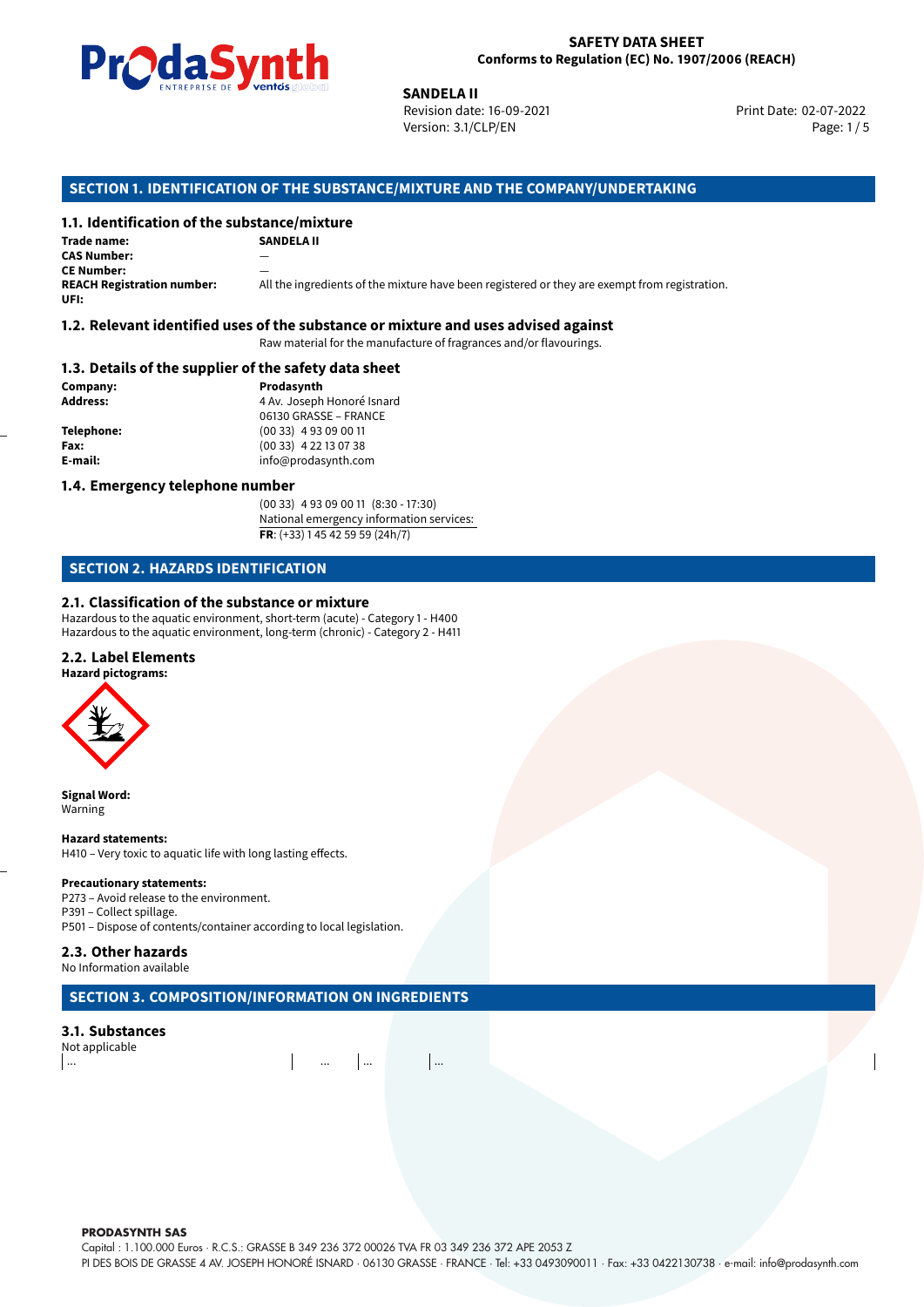

#### **SAFETY DATA SHEET Conforms to Regulation (EC) No. 1907/2006 (REACH)**

**SANDELA II**<br>
Revision date: 16-09-2021 **And Case of Case of Case of Print Date: 02-07-2022** Version: 3.1/CLP/EN Page: 2 / 5

#### ... ... ... ... **3.2. Mixtures**

MIXTURE OF AROMATIC SUBSTANCES

Hazardous constituents:

| <b>Chemical Name</b>                                                              | % (w/w)   | CAS No<br><b>EC No</b> | Classification according to Regulation 1272/2008                  |
|-----------------------------------------------------------------------------------|-----------|------------------------|-------------------------------------------------------------------|
| $ $ 4-(5,5,6-TRIMETHYLBICYCLO[2.2.1]HEPT-2-<br>l YL)CYCLOHEXAN-1-OL               | $\geq$ 50 | 266-100-3              | 66068-84-6   Aquatic Acute 1 - H400<br>l Aquatic Chronic 2 - H411 |
| $\sigma$ and the full term of the leadership terms and the transition of $\sigma$ |           |                        |                                                                   |

[See the full text of the hazard statements in section 16.](#page-4-0)

#### **SECTION 4. FIRST-AID MEASURES**

#### **4.1. Description of necessary first aid measures**

| Ingestion:    | Rinse mouth with water.<br>Obtain medical advice.<br>Keep at rest. Do not induce vomiting.                                                           |
|---------------|------------------------------------------------------------------------------------------------------------------------------------------------------|
| Eye contact:  | In case of contact with eyes, rinse immediately with plenty of water for at least 15 minutes and seek medical advice.                                |
| Inhalation:   | Remove person to fresh air and keep at rest.<br>Seek immediate medical advice.                                                                       |
| Skin contact: | Take off immediately all contaminated clothing.<br>Thoroughly wash affected skin with soap and water.<br>Seek medical attention if symptoms persist. |

#### **4.2. Most important symptoms and effects, both acute and delayed**

No information available.

#### **4.3. Indication of any immediate medical attention and special treatment needed**

No information available.

#### **SECTION 5. FIRE-FIGHTING MEASURES**

#### **5.1. Extinguishing Media**

Water spray, carbon dioxide, dry chemical powder or appropriate foam. For safety reasons do not use full water jet.

#### **5.2. Special hazards arising from the substance or mixture**

Known or Anticipated Hazardous Products of Combustion: Emits toxic fumes under fire conditions.

#### **5.3. Advice for firefighters**

High temperatures can lead to high pressures inside closed containers. Avoid inhalation of vapors that are created. Use appropriate respiratory protection. Do not allow spillage of fire to be poured into drains or watercourses. Wear self-contained breathing apparatus and protective clothing.

#### **SECTION 6. ACCIDENTAL RELEASE MEASURES**

#### **6.1. Personal precautions, protective equipment and emergency procedures**

Evacuate surronding areas. Ensure adequate ventilation. Keep unnecessary and unprotected personnel from entering. Do not breathe vapor/spray. Avoid contact with skin and eyes. Information regarding personal protective measures: see section 8.

#### **6.2. Environmental precautions**

To avoid possible contamination of the environment, do not discharge into any drains, surface waters or groundwaters.

#### **6.3. Methods and materials for containment and cleaning up**

Cover with an inert, inorganic, non-combustible absorbent material (e.g. dry-lime, sand, soda ash). Place in covered containers using non-sparking tools and transport outdoors. Avoid open flames or sources of ignition (e.g. pilot lights on gas hot water heater). Ventilate area and wash spill site after material pickup is complete.

#### **6.4. Reference to other sections**

Information regarding exposure controls, personal protection and disposal considerations can be found in sections 8 and 13.

#### **PRODASYNTH SAS**

Capital : 1.100.000 Euros · R.C.S.: GRASSE B 349 236 372 00026 TVA FR 03 349 236 372 APE 2053 Z PI DES BOIS DE GRASSE 4 AV. JOSEPH HONORÉ ISNARD · 06130 GRASSE · FRANCE · Tel: +33 0493090011 · Fax: +33 0422130738 · e-mail: info@prodasynth.com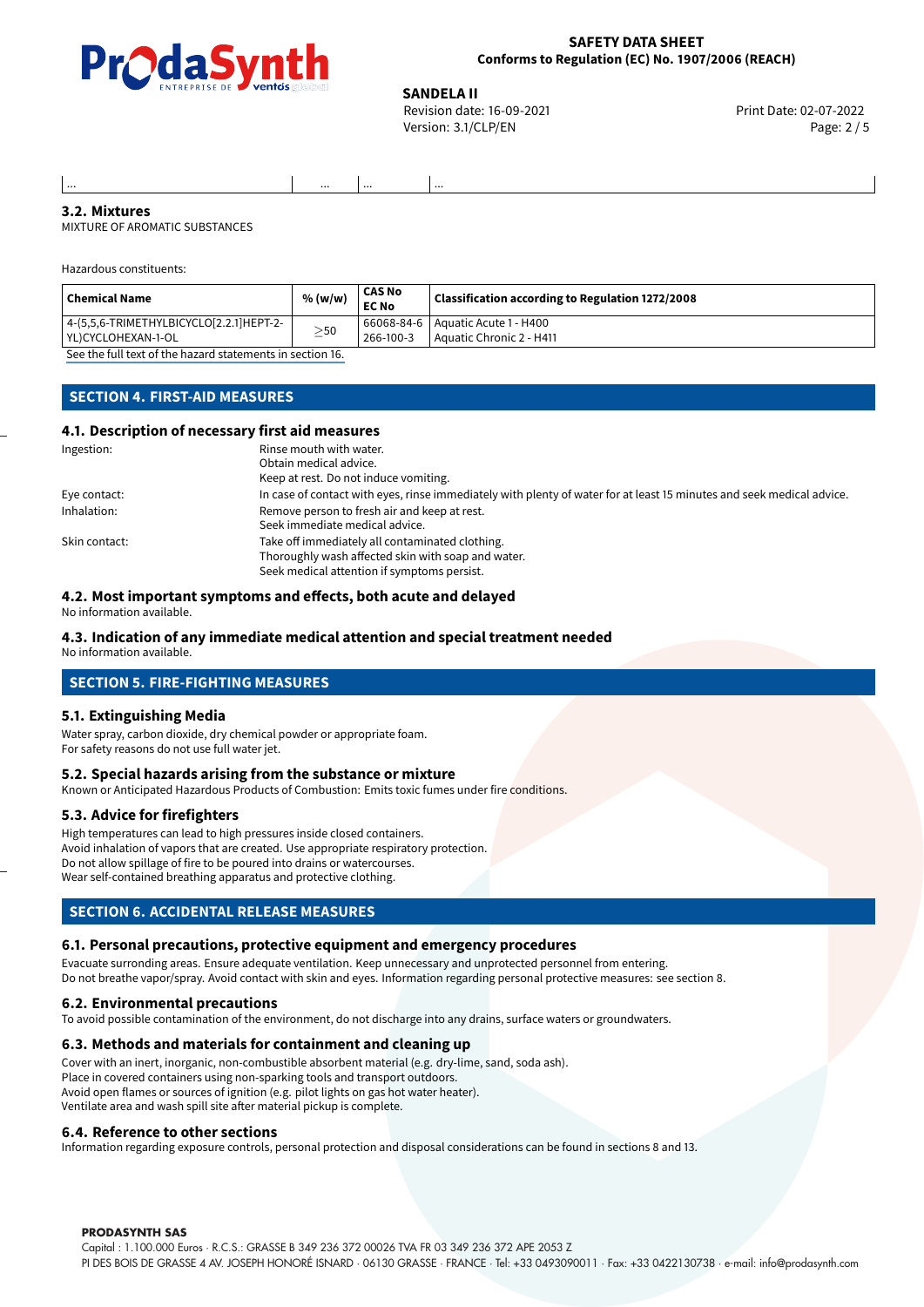

**SANDELA II**<br>
Revision date: 16-09-2021 **And Case of Case of Case of Print Date: 02-07-2022** Version: 3.1/CLP/EN Page: 3 / 5

## **SECTION 7. HANDLING AND STORAGE**

#### **7.1. Precautions for safe handling**

Do not store or handle this material near food or drinking water. Do not smoke. Avoid contact with the eyes, skin and clothing. Wear protective clothing and use glasses. Observe the rules of safety and hygiene at work. Keep in the original container or an alternative made from a compatible material.

## **7.2. Conditions for safe storage, including any incompatibilities**

Store in tightly closed and preferably full containers in a cool, dry and ventilated area, protected from light. Keep away from sources of ignition (e.g. hot surfaces, sparks, flame and static discharges). Keep away from incompatible materials (see section 10).

#### **7.3. Specific end use(s)**

No information available.

#### **SECTION 8. EXPOSURE CONTROLS AND PERSONAL PROTECTION**

#### **8.1. Control parameters**

Components with occupational exposure limits: None known.

#### **8.2. Exposure controls**

| Appropriate engineering controls: | Measures should be taken to prevent materials from being splashed into the body.                                                            |
|-----------------------------------|---------------------------------------------------------------------------------------------------------------------------------------------|
|                                   | Provide adequate ventilation, according to the conditions of use. Use a mechanical exhaust if required.                                     |
| Eye/Face protection:              | Chemical safety goggles are recommended. Wash contaminated goggles before reuse.                                                            |
| Hand Protection:                  | Chemical-resistant gloves are recommended. Wash contaminated gloves before reuse.                                                           |
| Body protection:                  | Personal protective equipment for the body should be selected based on the task being performed and the risks<br>involved.                  |
| <b>Respiratory Protection:</b>    | In case of insufficient ventilation, use suitable respiratory equipment.                                                                    |
| Environmental exposure controls:  | Emissions from ventilation or process equipment should be checked to ensure they comply with environmental<br>protection legislation.       |
|                                   | In some cases, filters or engineering modifications to the process equipment will be necessary to reduce emissions to<br>acceptable levels. |

#### **SECTION 9. PHYSICAL AND CHEMICAL PROPERTIES**

#### **9.1. Information on basic physical and chemical properties**

| Appearance:                            | Liquid                      |
|----------------------------------------|-----------------------------|
| Colour:                                | Conforms to standard        |
| Odour:                                 | Conforms to standard        |
| Odour theshold:                        | Not determined              |
| pH:                                    | Not determined              |
| Melting point/freezing point:          | Not determined              |
| Boling point/boiling range $(°C)$ :    | Not determined              |
| Flash point:                           | $150^{\circ}$ C             |
| Evaporation rate:                      | Not determined              |
| Flammability:                          | Not determined              |
| Lower flammability/Explosive limit:    | Not determined              |
| Upper flammability/Explosive limit:    | Not determined              |
| Vapour pressure:                       | Not determined              |
| Vapour Density:                        | Not determined              |
| Density:                               | $0,967 - 0,991$ g/mL (20°C) |
| Relative density:                      | $0,967 - 0,991(20°C)$       |
| Water solubility:                      | <b>INSOLUBLE IN WATER</b>   |
| Solubility in other solvents:          | <b>SOLUBLE IN ETHANOL</b>   |
| Partition coefficient n-octanol/water: | Not determined              |
| Auto-ignition temperature:             | Not determined              |
| Decomposition temperature:             | Not determined              |
| Viscosity, dynamic:                    | Not determined              |
| Viscosity, kinematic:                  | Not determined              |
| Explosive properties:                  | Not determined              |
| Oxidising properties:                  | <b>NONE EXPECTED</b>        |
|                                        |                             |

**PRODASYNTH SAS** 

Capital : 1.100.000 Euros · R.C.S.: GRASSE B 349 236 372 00026 TVA FR 03 349 236 372 APE 2053 Z PI DES BOIS DE GRASSE 4 AV. JOSEPH HONORÉ ISNARD · 06130 GRASSE · FRANCE · Tel: +33 0493090011 · Fax: +33 0422130738 · e-mail: info@prodasynth.com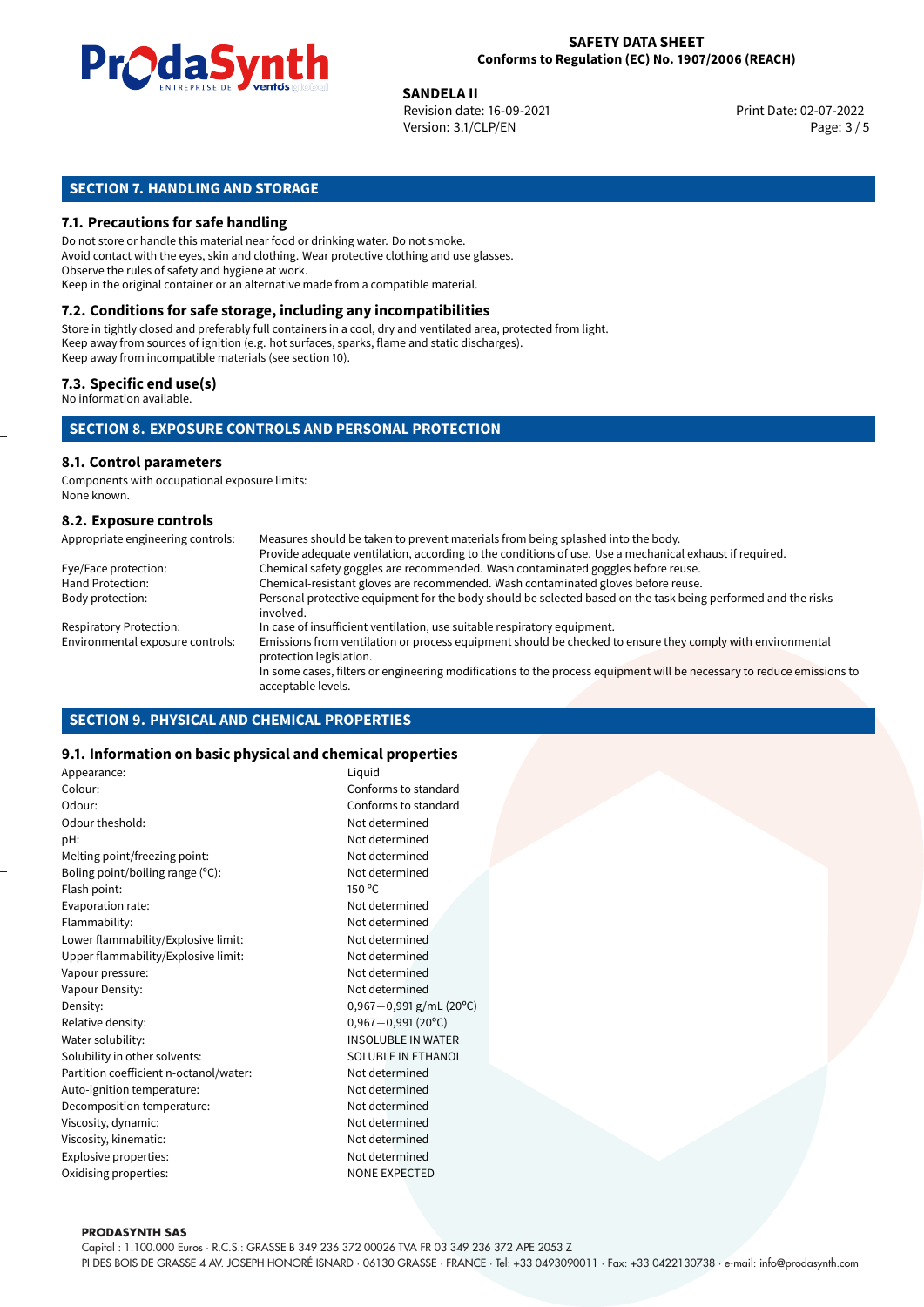

#### **SAFETY DATA SHEET Conforms to Regulation (EC) No. 1907/2006 (REACH)**

**SANDELA II**<br>
Revision date: 16-09-2021 **And Case of Case of Case of Print Date: 02-07-2022** Version: 3.1/CLP/EN Page: 4 / 5

#### **9.2. Additional information**

No information available.

#### **SECTION 10. STABILITY AND REACTIVITY**

#### **10.1. Reactivity**

No hazardous reactions if stored and handled as prescribed/indicated.

#### **10.2. Chemical stability**

The product is stable if stored and handled as prescribed/indicated.

#### **10.3. Possibility of hazardous reactions**

No hazardous reactions if stored and handled as prescribed/indicated.

#### **10.4. Conditions to Avoid**

Conditions to Avoid: Excessive heat, flame or other ignition sources.

#### **10.5. Incompatible materials**

Avoid contact with strong acids and bases and oxidizing agents.

#### **10.6. Hazardous decomposition products**

During combustion may form carbon monoxide and unidentified organic compounds.

#### **SECTION 11. TOXICOLOGICAL INFORMATION**

#### **11.1. Information on toxicological effects**

| <b>Acute toxicity</b>             | Based on the data available, the criteria for classification are not met. |
|-----------------------------------|---------------------------------------------------------------------------|
| Skin corrosion/irritation         | Based on the data available, the criteria for classification are not met. |
| Serious eye damage/irritation     | Based on the data available, the criteria for classification are not met. |
| Respiratory or skin sensitisation | Based on the data available, the criteria for classification are not met. |
| Germ cell mutagenicity            | Based on the data available, the criteria for classification are not met. |
| Carcinogenicity                   | Based on the data available, the criteria for classification are not met. |
| Reproductive toxicity             | Based on the data available, the criteria for classification are not met. |
| STOT-single exposure              | Based on the data available, the criteria for classification are not met. |
| <b>STOT-repeated exposure</b>     | Based on the data available, the criteria for classification are not met. |
| <b>Aspiration hazard</b>          | Based on the data available, the criteria for classification are not met. |

#### **SECTION 12. ECOLOGICAL INFORMATION**

#### **12.1. Toxicity**

**Assessment:** Very toxic to aquatic life with long lasting effects. **Experimental/calculated data:** No information available.

#### **12.2. Degradability**

No information available.

#### **12.3. Bioaccumulative potential**

No information available.

#### **12.4. Soil mobility**

No information available.

## **12.5. Results of PBT and vPvB assessment**

No information available.

#### **12.6. Other adverse effects**

See also sections 6, 7, 13 and 15 Do not allow to get into waste water or waterways.

#### **SECTION 13. DISPOSAL CONSIDERATIONS**

#### **13.1. Waste treatment methods**

Dispose of in accordance with national and local environmental regulations.

#### **PRODASYNTH SAS**

Capital : 1.100.000 Euros · R.C.S.: GRASSE B 349 236 372 00026 TVA FR 03 349 236 372 APE 2053 Z PI DES BOIS DE GRASSE 4 AV. JOSEPH HONORÉ ISNARD · 06130 GRASSE · FRANCE · Tel: +33 0493090011 · Fax: +33 0422130738 · e-mail: info@prodasynth.com